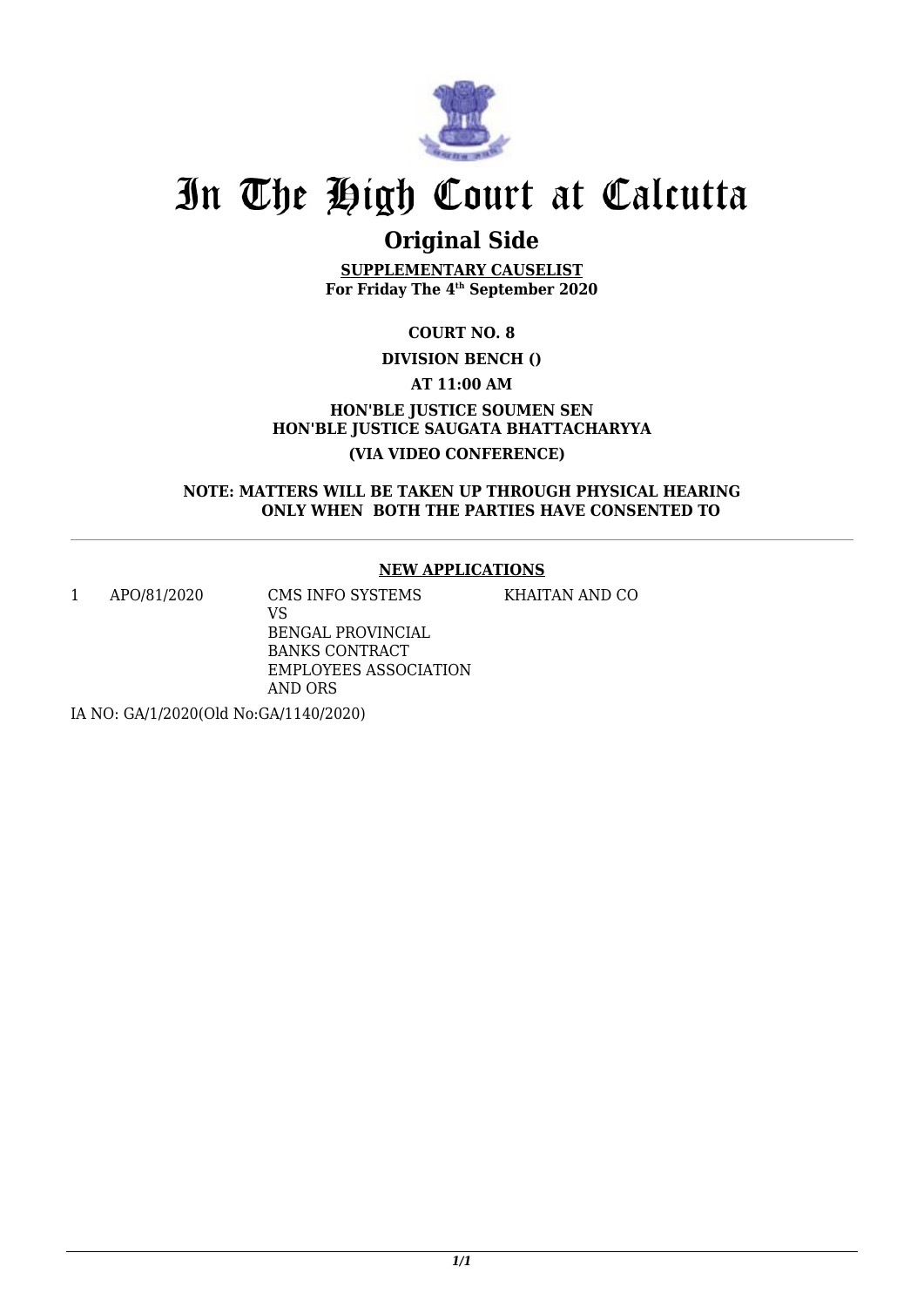

## **Original Side**

**SUPPLEMENTARY CAUSELIST For Friday The 4th September 2020**

## **COURT NO. 27 SINGLE BENCH () AT 12:00 PM HON'BLE JUSTICE SAHIDULLAH MUNSHI (VIA VIDEO CONFERENCE)**

#### **NOTE: MATTERS WILL BE TAKEN UP THROUGH PHYSICAL HEARING ONLY WHEN BOTH THE PARTIES HAVE CONSENTED TO**

### **ADVOCATE MAY APPEAR FROM COURT NO. 10**

|              | <b>FOR HEARING</b>                                             |                                                                                                                                            |                            |                                 |  |
|--------------|----------------------------------------------------------------|--------------------------------------------------------------------------------------------------------------------------------------------|----------------------------|---------------------------------|--|
| $\mathbf{1}$ | IA NO. GA/43/2019<br>(Old No:<br>GA/1735/2019)<br>In TS/6/2004 | IN THE GOODS OF :<br>PRIYAMVADA DEVI BIRLA<br>$(DEC)$ -AND-<br>Vs<br>HARSH VARDHAN LODHA &<br>ORS. - VS- AJAY KUMAR<br>NEWAR & ORS.        | <b>FOX</b><br>FOX & MONDAL | <b>KHAITAN</b><br>KHAITAN & CO. |  |
| 2            | IA NO. GA/46/2019<br>(Old No:<br>GA/1845/2019)<br>In TS/6/2004 | IN THE GOODS OF :<br>PRIYAMVADA DEVI BIRLA<br>$(DEC)$ -AND-<br>Vs<br>HARSH VARDHAN LODHA &<br>ORS. - VS- AJAY KUMAR<br>NEWAR & ORS.        | <b>FOX</b><br>FOX & MONDAL | <b>KHAITAN</b><br>KHAITAN & CO. |  |
| 3            | IA NO. GA/44/2019<br>(Old No:<br>GA/1761/2019)<br>In TS/6/2004 | IN THE GOODS OF :<br>PRIYAMVADA DEVI BIRLA<br>$(DEC)$ -AND-<br><b>Vs</b><br>HARSH VARDHAN LODHA &<br>ORS. - VS- AJAY KUMAR<br>NEWAR & ORS. | <b>FOX</b><br>FOX & MONDAL | <b>KHAITAN</b><br>KHAITAN & CO. |  |
| 4            | IA NO. GA/45/2019<br>(Old No:<br>GA/1786/2019)<br>In TS/6/2004 | IN THE GOODS OF :<br>PRIYAMVADA DEVI BIRLA<br>$(DEC)$ -AND-<br>Vs<br>HARSH VARDHAN LODHA &<br>ORS. - VS- AJAY KUMAR<br>NEWAR & ORS.        | <b>FOX</b><br>FOX & MONDAL | <b>KHAITAN</b><br>KHAITAN & CO. |  |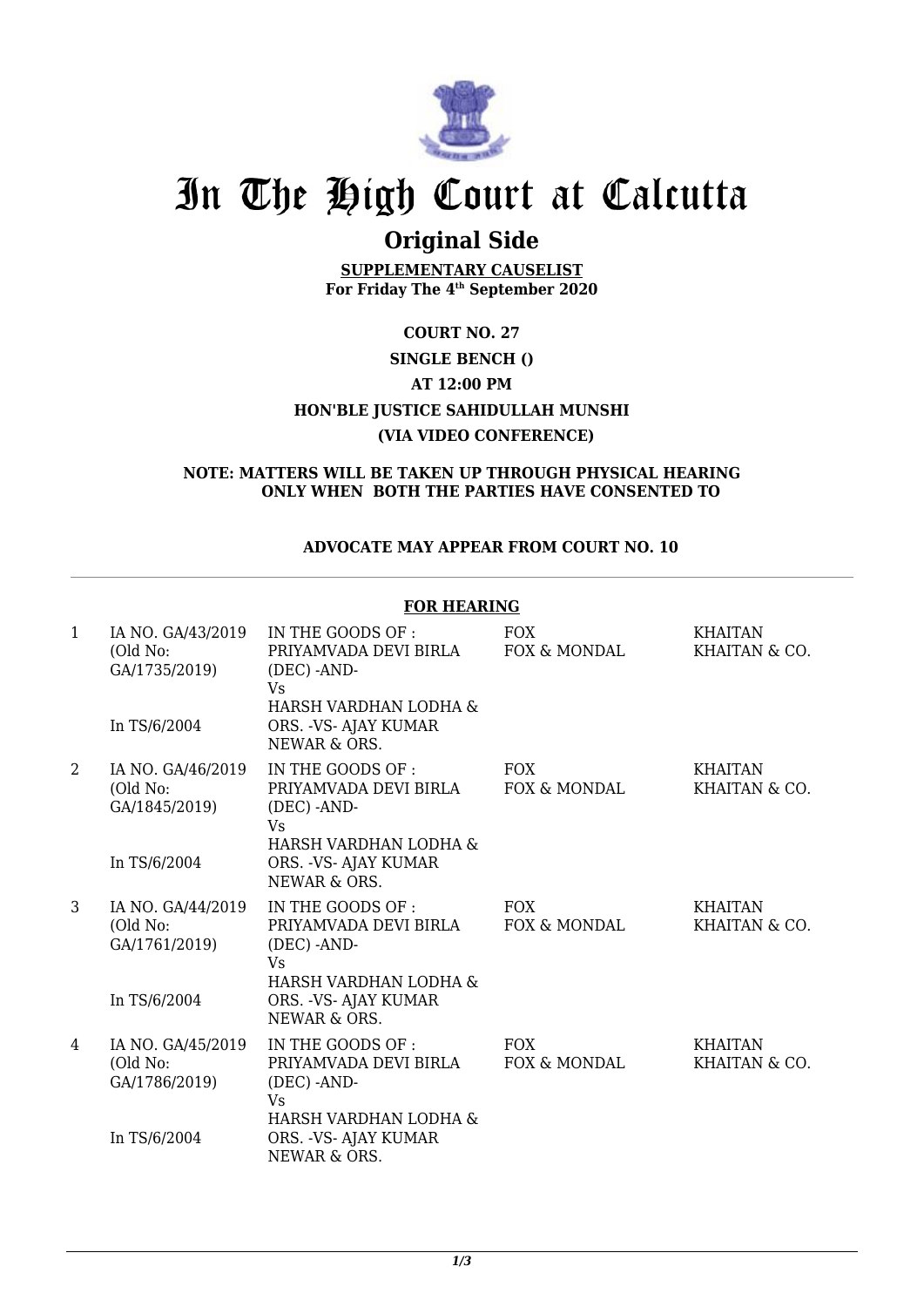| 5  | IA NO. GA/47/2019<br>(Old No:<br>GA/2007/2019)<br>In TS/6/2004 | IN THE GOODS OF :<br>PRIYAMVADA DEVI BIRLA<br>$(DEC)$ -AND-<br><b>Vs</b><br>HARSH VARDHAN LODHA &<br>ORS. - VS- AJAY KUMAR | <b>FOX</b><br>FOX & MONDAL | <b>KHAITAN</b><br>KHAITAN & CO. |
|----|----------------------------------------------------------------|----------------------------------------------------------------------------------------------------------------------------|----------------------------|---------------------------------|
|    |                                                                | NEWAR & ORS.                                                                                                               |                            |                                 |
|    |                                                                | <b>NEW APPLICATIONS</b>                                                                                                    |                            |                                 |
| 6  | IA NO. GA/66/2020<br>(Old No:<br>GA/831/2020)                  | IN THE GOODS OF :<br>PRIYAMVADA DEVI BIRLA<br>(DEC) -AND-<br><b>Vs</b>                                                     | <b>FOX</b><br>FOX & MONDAL | <b>KHAITAN</b><br>KHAITAN & CO. |
|    | WITH CC 19/2020<br>CC 20/2020<br>In TS/6/2004                  | HARSH VARDHAN LODHA &<br>ORS. - VS- AJAY KUMAR<br>NEWAR & ORS.                                                             |                            |                                 |
| 7  | IA NO. GA/67/2020<br>(Old No:<br>GA/832/2020)                  | IN THE GOODS OF :<br>PRIYAMVADA DEVI BIRLA<br>$(DEC)$ -AND-<br><b>Vs</b>                                                   | <b>FOX</b><br>FOX & MONDAL | <b>KHAITAN</b><br>KHAITAN & CO. |
|    | In TS/6/2004                                                   | HARSH VARDHAN LODHA &<br>ORS. - VS- AJAY KUMAR<br>NEWAR & ORS.                                                             |                            |                                 |
| 8  | IA NO. GA/68/2020<br>(Old No:<br>GA/833/2020)                  | IN THE GOODS OF :<br>PRIYAMVADA DEVI BIRLA<br>(DEC) -AND-<br>Vs<br>HARSH VARDHAN LODHA &                                   | <b>FOX</b><br>FOX & MONDAL | <b>KHAITAN</b><br>KHAITAN & CO. |
|    | In TS/6/2004                                                   | ORS. - VS- AJAY KUMAR<br>NEWAR & ORS.                                                                                      |                            |                                 |
| 9  | IA NO. GA/69/2020<br>(Old No:<br>GA/834/2020)                  | IN THE GOODS OF :<br>PRIYAMVADA DEVI BIRLA<br>(DEC) -AND-<br>Vs<br>HARSH VARDHAN LODHA &                                   | <b>FOX</b><br>FOX & MONDAL | <b>KHAITAN</b><br>KHAITAN & CO. |
|    | In TS/6/2004                                                   | ORS. - VS- AJAY KUMAR<br>NEWAR & ORS.                                                                                      |                            |                                 |
| 10 | IA NO. GA/70/2020<br>(Old No:<br>GA/842/2020)                  | IN THE GOODS OF :<br>PRIYAMVADA DEVI BIRLA<br>(DEC) -AND-<br>Vs                                                            | <b>FOX</b><br>FOX & MONDAL | <b>KHAITAN</b><br>KHAITAN & CO. |
|    | In TS/6/2004                                                   | HARSH VARDHAN LODHA &<br>ORS. - VS- AJAY KUMAR<br>NEWAR & ORS.                                                             |                            |                                 |
| 11 | IA NO. GA/71/2020<br>(Old No:<br>GA/843/2020)                  | IN THE GOODS OF :<br>PRIYAMVADA DEVI BIRLA<br>(DEC) -AND-<br><b>Vs</b>                                                     | <b>FOX</b><br>FOX & MONDAL | <b>KHAITAN</b><br>KHAITAN & CO. |
|    | In TS/6/2004                                                   | HARSH VARDHAN LODHA &<br>ORS. - VS- AJAY KUMAR<br>NEWAR & ORS.                                                             |                            |                                 |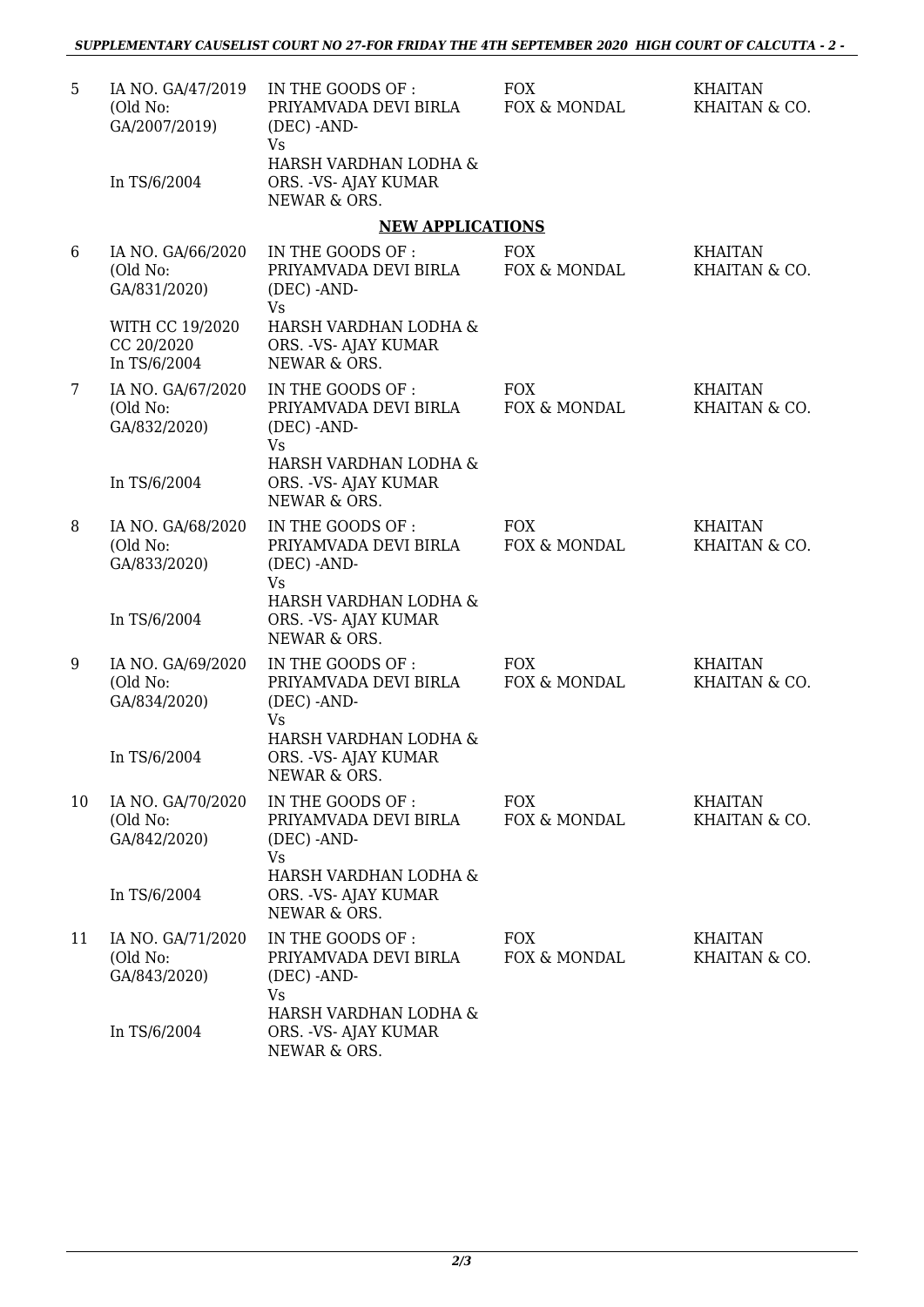| 12 | IA NO. GA/72/2020<br>(Old No:<br>GA/844/2020)  | IN THE GOODS OF :<br>PRIYAMVADA DEVI BIRLA<br>(DEC) -AND-<br><b>V<sub>S</sub></b> | <b>FOX</b><br>FOX & MONDAL | <b>KHAITAN</b><br>KHAITAN & CO. |
|----|------------------------------------------------|-----------------------------------------------------------------------------------|----------------------------|---------------------------------|
|    | In TS/6/2004                                   | HARSH VARDHAN LODHA &<br>ORS. - VS- AJAY KUMAR<br>NEWAR & ORS.                    |                            |                                 |
|    |                                                | <b>NEW MOTIONS</b>                                                                |                            |                                 |
| 13 | IA NO. GA/73/2020<br>(Old No:<br>GA/1005/2020) | IN THE GOODS OF :<br>PRIYAMVADA DEVI BIRLA<br>$(DEC)$ -AND-<br>Vs                 | <b>FOX</b><br>FOX & MONDAL | <b>KHAITAN</b><br>KHAITAN & CO. |
|    | In TS/6/2004                                   | HARSH VARDHAN LODHA &<br>ORS. - VS- AJAY KUMAR<br>NEWAR & ORS.                    |                            |                                 |
| 14 | IA NO. GA/74/2020<br>(Old No:<br>GA/1009/2020) | IN THE GOODS OF :<br>PRIYAMVADA DEVI BIRLA<br>(DEC) -AND-<br>Vs                   | <b>FOX</b><br>FOX & MONDAL | <b>KHAITAN</b><br>KHAITAN & CO. |
|    | In TS/6/2004                                   | HARSH VARDHAN LODHA &<br>ORS. - VS- AJAY KUMAR<br>NEWAR & ORS.                    |                            |                                 |
| 15 | IA NO. GA/75/2020<br>(Old No:<br>GA/1121/2020) | IN THE GOODS OF :<br>PRIYAMVADA DEVI BIRLA<br>(DEC) -AND-<br>Vs                   | <b>FOX</b><br>FOX & MONDAL | <b>KHAITAN</b><br>KHAITAN & CO. |
|    | In TS/6/2004                                   | HARSH VARDHAN LODHA &<br>ORS. - VS- AJAY KUMAR<br>NEWAR & ORS.                    |                            |                                 |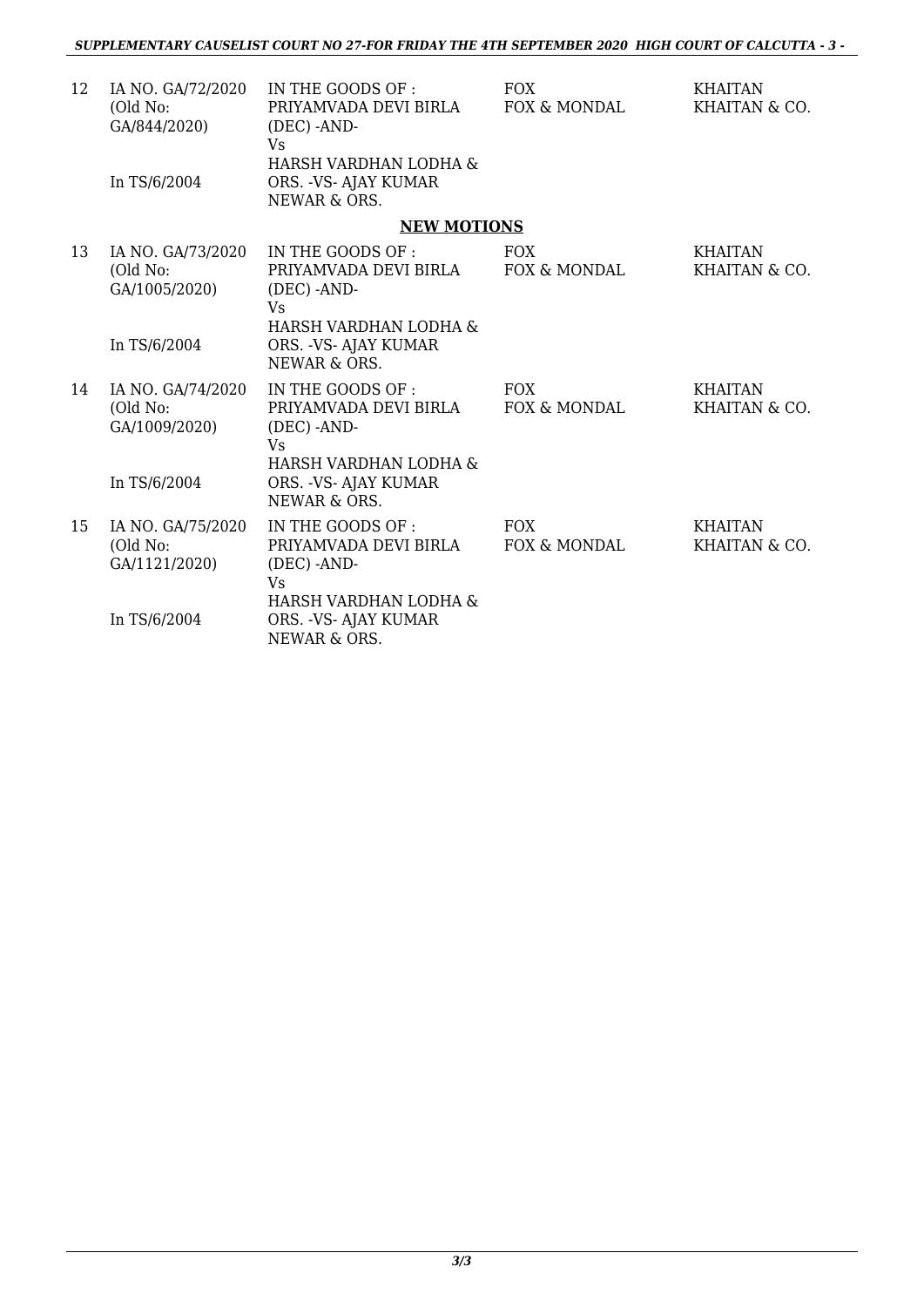

## **Original Side**

**SUPPLEMENTARY CAUSELIST For Friday The 4th September 2020**

## **COURT NO. 12 SINGLE BENCH () AT 3:00 PM HON'BLE JUSTICE SUBRATA TALUKDAR (VIA VIDEO CONFERENCE)**

#### **NOTE: MATTERS WILL BE TAKEN UP THROUGH PHYSICAL HEARING ONLY WHEN BOTH THE PARTIES HAVE CONSENTED TO**

### **NEW MOTIONS**

| 1 | CS/70/2020  | TERAI OVERSEAS PRIVATE<br><b>LIMITED</b><br>VS<br>SUDALAGUNTA SUGARS<br><b>LIMITED</b>         | DEEPAK JAIN   |
|---|-------------|------------------------------------------------------------------------------------------------|---------------|
|   |             | IA NO: GA/1/2020(Old No:GA/1088/2020), GA/2/2020(Old No:GA/1089/2020)                          |               |
| 2 | AP/123/2020 | SREI EQUIPMENT FINANCE SINHA AND CO.<br><b>LIMITED</b><br>VS<br><b>SICAL LOGISTICS LIMITED</b> |               |
| 3 | AP/125/2020 | SREI EQUIPMENT FINANCE<br><b>LIMITED</b><br>VS.<br>SICAL LOGISTICS LIMITED                     | SINHA AND CO. |
| 4 | AP/126/2020 | SREI EQUIPMENT FINANCE<br><b>LIMITED</b><br>VS<br><b>SICAL LOGISTICS LIMITED</b>               | SINHA AND CO. |
| 5 | AP/127/2020 | SREI EQUIPMENT FINANCE<br><b>LIMITED</b>                                                       | SINHA AND CO. |

|   |             | VS<br>SICAL LOGISTICS LIMITED                                                    |  |
|---|-------------|----------------------------------------------------------------------------------|--|
| 6 | AP/128/2020 | SREI EOUIPMENT FINANCE SINHA AND CO.<br>LIMITED<br>VS<br>SICAL LOGISTICS LIMITED |  |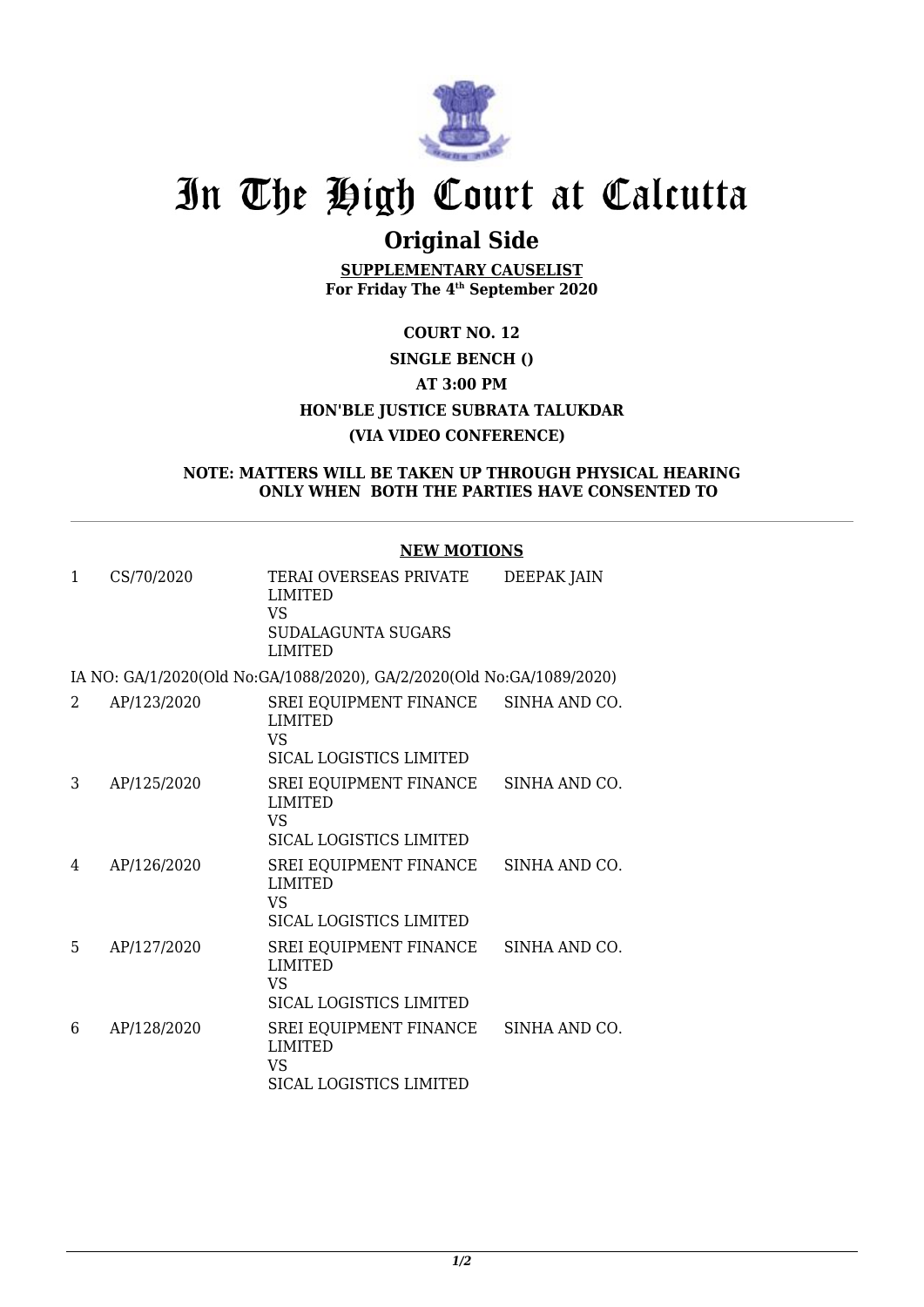|    |                                              | SUFFLEMENIANI CAUSELISI COUNI NO 12TUN FNIDAI TIIE TIII SEFTEMBEN 2020 TI       |                                                                           |
|----|----------------------------------------------|---------------------------------------------------------------------------------|---------------------------------------------------------------------------|
| 7  | AP/130/2020                                  | SREI EQUIPMENT FINANCE<br><b>LIMITED</b><br><b>VS</b>                           | SINHA AND CO.                                                             |
|    |                                              | SICAL LOGISTICS LIMITED                                                         |                                                                           |
|    |                                              | <b>COURT APPLICATIONS UNDER ART.226</b>                                         |                                                                           |
| 8  | IA NO. GA/3/2020<br>(Old No:<br>GA/916/2020) | ANURADHA CHAUDHURI<br>Vs<br>THE KOLKATA MUNICIPAL<br><b>CORPORATION AND ORS</b> | SNIGDHA SAHA<br>SNIGDHA SAHA                                              |
|    | In WPO/186/2020                              |                                                                                 |                                                                           |
| 9  | IA NO. GA/2/2020<br>(Old No:<br>GA/915/2020) | ANURADHA CHAUDHURI<br>Vs<br>THE KOLKATA MUNICIPAL<br><b>CORPORATION AND ORS</b> | SNIGDHA SAHA<br>SNIGDHA SAHA                                              |
|    | In WPO/186/2020                              |                                                                                 |                                                                           |
|    |                                              | <b>COMPANY MATTER (NEW)</b>                                                     |                                                                           |
| 10 | IA NO. CA/18/2020<br>(Old No:<br>CA/57/2020) | IN THE MATTER OF :<br><b>FORTUNE FURNITECH</b><br>PRIVATE LIMITED - AND-<br>Vs  | <b>SRIVASTAVA</b><br><b>SRIVASTAVA &amp;</b><br><b>COMPANY</b>            |
|    | In CP/77/2012                                | IN THE MATTER OF: HDFC<br><b>BANK LIMITED</b>                                   |                                                                           |
|    |                                              | <b>NEW CHAMBER APPLICATIONS</b>                                                 |                                                                           |
| 11 | IA NO. GA/1/2020<br>(Old No:<br>GA/742/2020) | IN THE GOODS OF:<br>KANCHAN DUTTA (DEC)<br>Vs                                   | M/S RAJENDRALAL<br><b>DUTT</b><br>M/S RAJENDRALAL<br><b>DUTT &amp; CO</b> |
|    | In PLA/229/2018                              |                                                                                 |                                                                           |
|    |                                              | <b>FOR HEARING</b>                                                              |                                                                           |
| 12 | AP/822/2016                                  | LAXMI PAT SURANA<br><b>VS</b><br>PANTALOON RETAIL INDIA<br>LTD. & ORS.          | G.S. GUPTA                                                                |
|    |                                              | <b>ADJOURNED MOTION</b>                                                         |                                                                           |
| 13 | IA NO. GA/2/2020<br>(Old No:                 | SUPER SMELTERS LIMITED<br>Vs                                                    | NIKUNJ BARLIA<br><b>NIKUNI BARLIA</b>                                     |

(Old No: GA/859/2020) Vs VISA RESOURCES PTE LIMITED AND ANR. NIKUNJ BARLIA

In CS/56/2020

| 14 | IA NO. GA/1/2020 | SUPER SMELTERS LIMITED | NIKUNJ BARLIA |
|----|------------------|------------------------|---------------|
|    | (Old No:         | Vs.                    | NIKUNJ BARLIA |
|    | GA/841/2020)     | VISA RESOURCES PTE     |               |
|    |                  | LIMITED AND ANR.       |               |

In CS/56/2020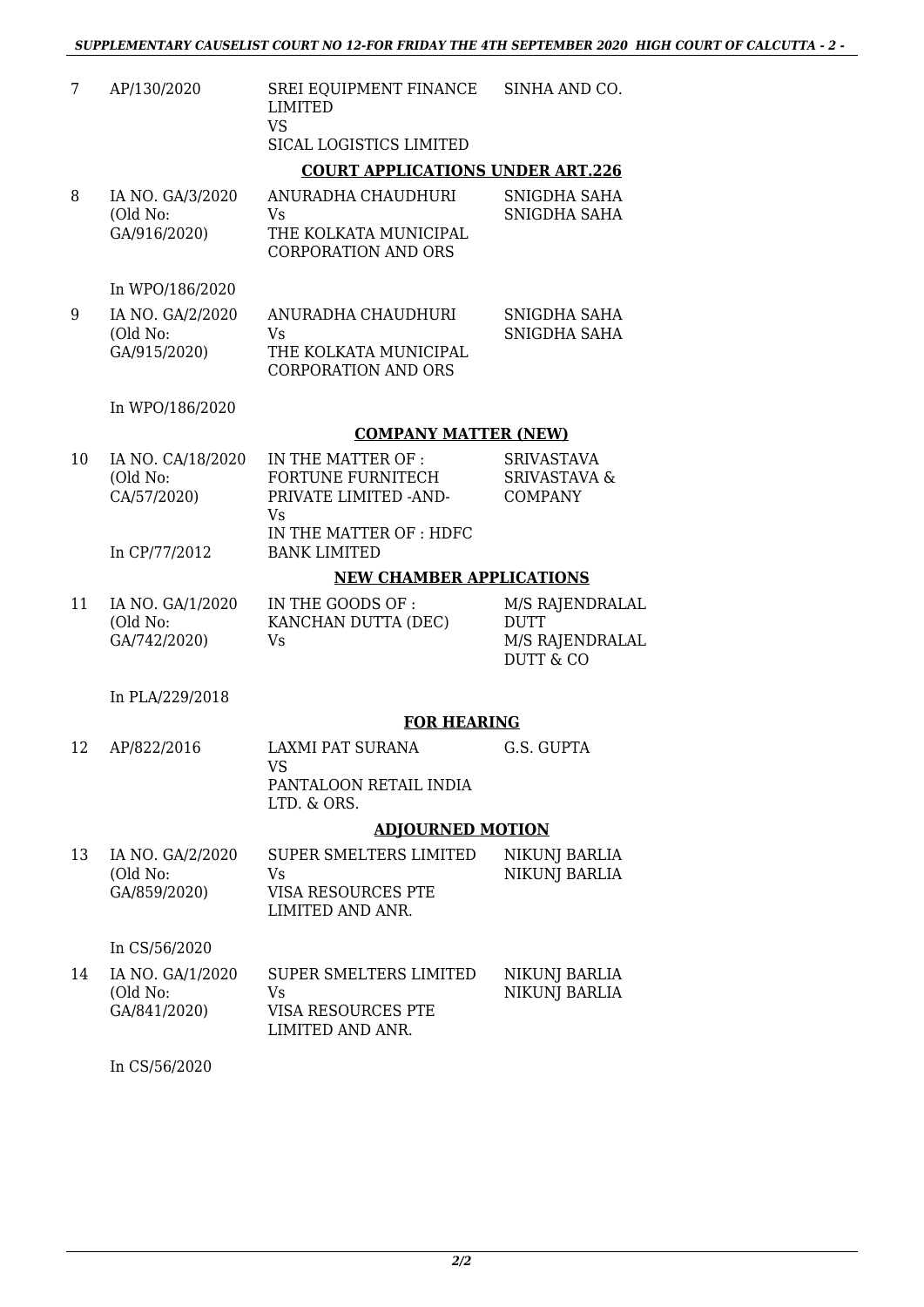

## **Original Side**

**SUPPLEMENTARY CAUSELIST For Friday The 4th September 2020**

## **COURT NO. 13 SINGLE BENCH ( ) AT 11:00 AM HON'BLE JUSTICE DEBANGSU BASAK (VIA VIDEO CONFERENCE)**

**NOTE: MATTERS WILL BE TAKEN UP THROUGH PHYSICAL HEARING ONLY WHEN BOTH THE PARTIES HAVE CONSENTED TO**

#### **PRESENTATION OF PLAINT**

| 1              | CS/80/2020                                    | INSTITUTE FOR INDIAN<br><b>LABOUR</b><br>VS.<br>TERAI TEA COMPANY                      | FOX AND MANDAL                      |
|----------------|-----------------------------------------------|----------------------------------------------------------------------------------------|-------------------------------------|
|                |                                               | <b>LIMITED</b>                                                                         |                                     |
|                |                                               | <b>COURT APPLICATIONS UNDER ART.226</b>                                                |                                     |
| $\overline{2}$ | WPO/460/2019                                  | KANAK PROJECTS LIMITED<br>AND ANR.<br>VS.<br>KOLKATA MUNICIPAL<br>CORPORATION AND ORS. | <b>HSA</b>                          |
|                | IA NO: GA/1/2020(Old No:GA/966/2020)          |                                                                                        |                                     |
| 3              | WPO/210/2020                                  | <b>ARKA DAS</b><br>VS<br>THE VISA BHARATI AND<br><b>ORS</b>                            | <b>ANJAN</b><br><b>BHATTACHARYA</b> |
|                | IA NO: GA/1/2020                              |                                                                                        |                                     |
|                |                                               | <b>NEW MOTIONS</b>                                                                     |                                     |
| 4              | IA NO. GA/14/2020<br>(Old No:<br>GA/622/2020) | NAVIN CHANDRA OJHA<br>Vs.<br>CALCUTTA SAFE DEPOSIT<br>CO. LTD. & ORS.                  | ANIRBAN GHOSH<br>ANIRBAN GHOSH      |

In CS/159/2010

| IA NO. GA/15/2020 | NAVIN CHANDRA OJHA                       | ANIRBAN GHOSH |
|-------------------|------------------------------------------|---------------|
| (Old No:          | Vs.                                      | ANIRBAN GHOSH |
| GA/1029/2020)     | CALCUTTA SAFE DEPOSIT<br>CO. LTD. & ORS. |               |

In CS/159/2010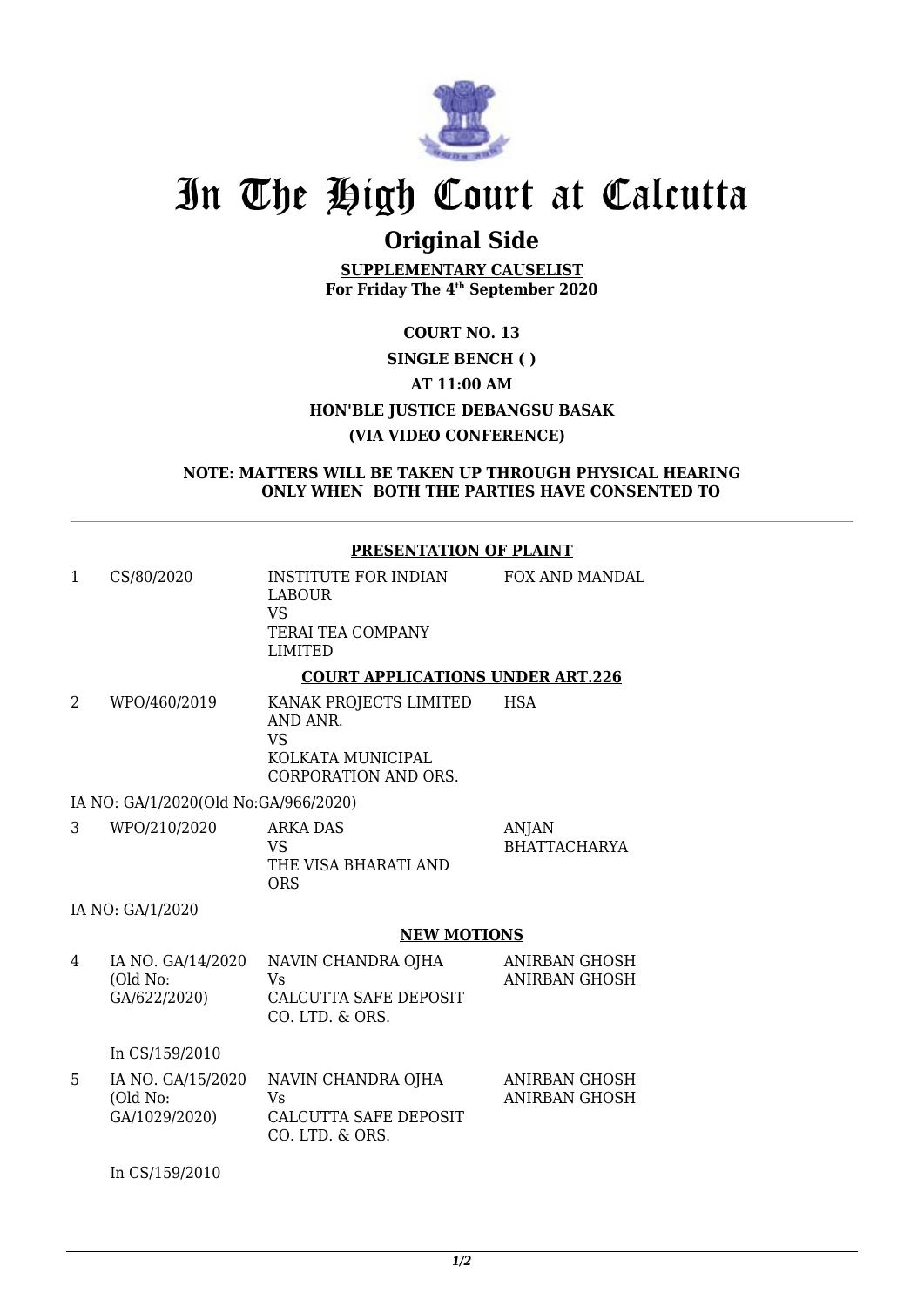| 6 | AP/216/2020                                  | <b>MAHA HYDRAULICS</b><br>PRIVATE LIMITED<br>VS<br>MCNALLY BHARAT<br>ENGINEERING COMPANY<br>LIMITED | <b>ABHIRUP</b><br><b>CHAKRABORTY</b>  |
|---|----------------------------------------------|-----------------------------------------------------------------------------------------------------|---------------------------------------|
|   |                                              | <b>CHAMBER APPLICATIONS FOR FINAL DISPOSAL</b>                                                      |                                       |
| 7 | IA NO. GA/1/2019<br>(Old No:<br>GA/462/2019) | T. E. THOMSON &<br><b>COMPANY LIMITED</b><br>Vs<br>RAJSHRI PRODUCTIONS<br>PRIVATE LIMITED           | <b>DWIP RAJ BASU</b><br>DWIP RAJ BASU |
|   | In CS/257/2018                               |                                                                                                     |                                       |

### **SPECIALLY ASSIGNED MATTERS**

| 8 | RVWO/6/2020<br>[S/A] | IMPERIAL TUBES PRIVATE<br>LIMITED<br>VS<br>RAMESH CO. | KHAITAN AND CO. |
|---|----------------------|-------------------------------------------------------|-----------------|
|   |                      |                                                       |                 |

IA NO: GA/1/2020(Old No:GA/901/2020), GA/2/2020(Old No:GA/902/2020)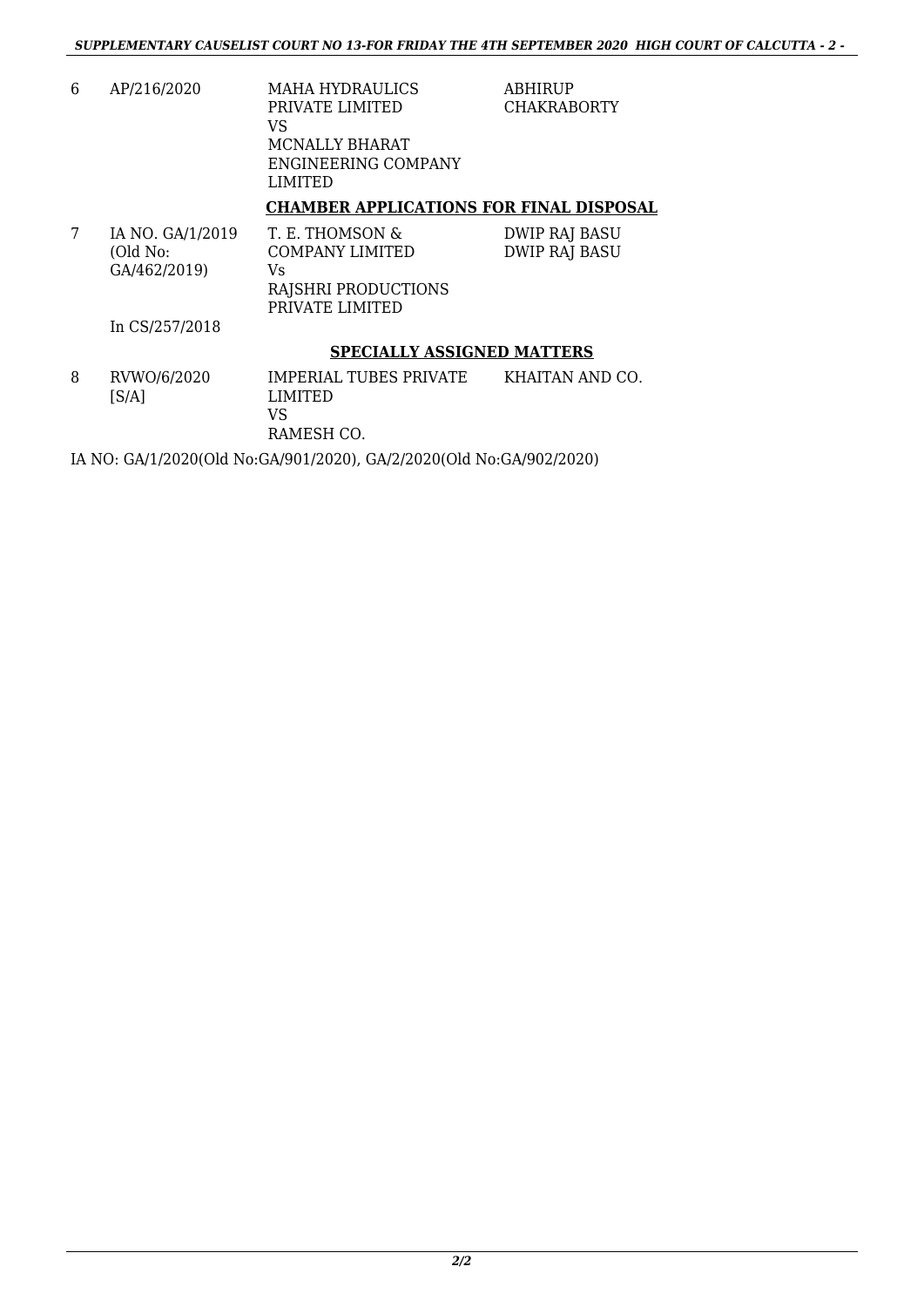

## **Original Side**

**SUPPLEMENTARY CAUSELIST For Friday The 4th September 2020**

## **COURT NO. CHAMBER SINGLE BENCH () AT 2:00 PM HON'BLE JUSTICE MOUSHUMI BHATTACHARYA (VIA VIDEO CONFERNECE)**

**NOTE: MATTERS WILL BE TAKEN UP THROUGH PHYSICAL HEARING ONLY WHEN BOTH THE PARTIES ARE AGREED.** 

 **ADVOCATE MAY APPEAR FROM COURT NO. 3**

### **TO BE MENTIONED**

| IA NO. GA/1/2020<br>(Old No: | SANDIP KUMAR BAJAJ AND<br>ANR        | MS. SANJUKTA RAY<br>MS. SANJUKTA RAY |
|------------------------------|--------------------------------------|--------------------------------------|
| GA/1062/2020)                | Vs<br>STATE BANK OF INDIA AND<br>ANR |                                      |
| In WPO/236/2020              |                                      |                                      |

In WPO/236/2020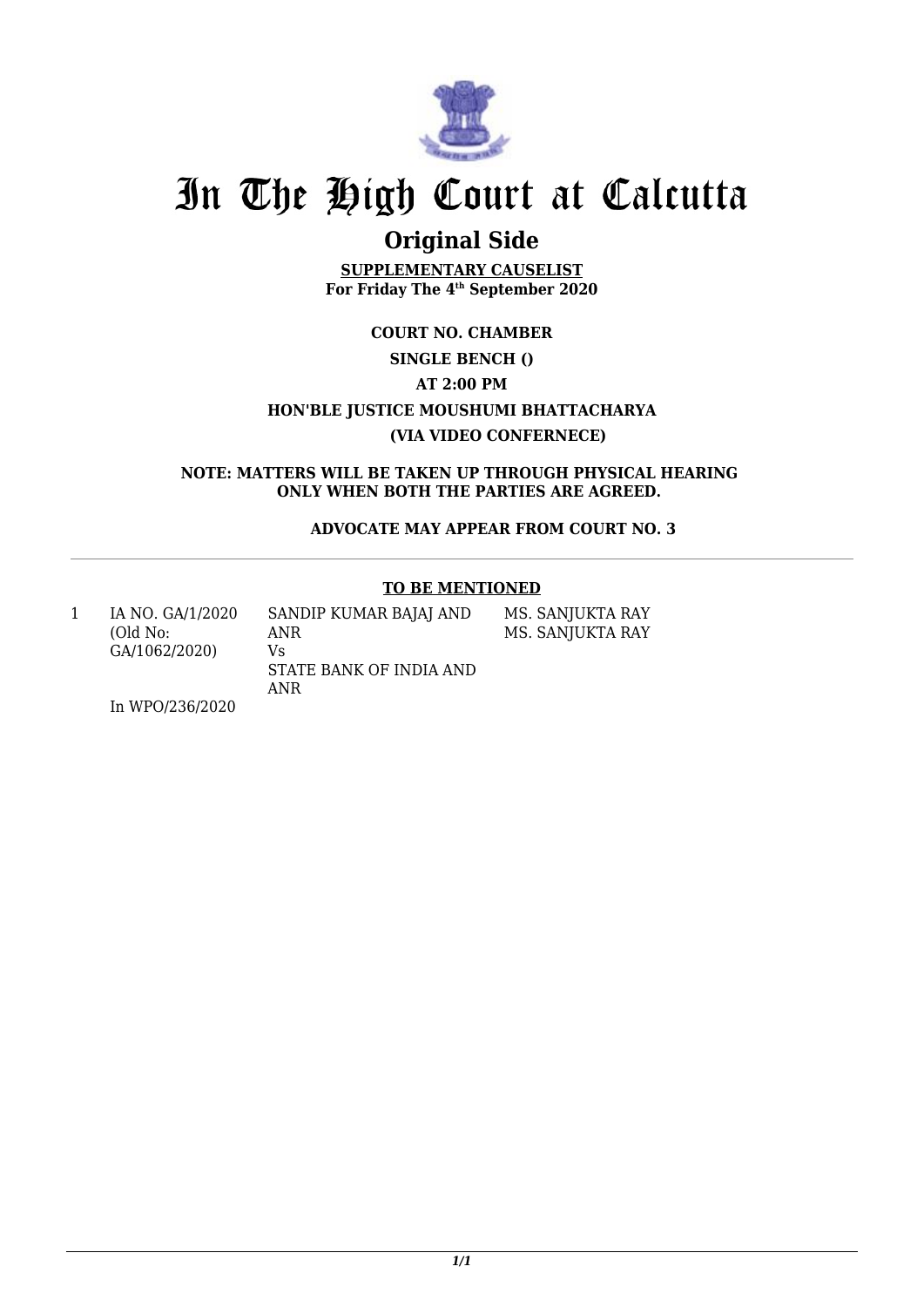

## **Original Side**

**SUPPLEMENTARY CAUSELIST For Friday The 4th September 2020**

## **COURT NO. 19 SINGLE BENCH () AT 11:00 AM HON'BLE JUSTICE SHEKHAR B. SARAF (VIA VIDEO CONFERENCE)**

#### **NOTE: MATTERS WILL BE TAKEN UP THROUGH PHYSICAL HEARING ONLY WHEN BOTH THE PARTIES HAVE CONSENTED TO**

### **SPECIALLY ASSIGNED MATTERS**

| $\mathbf{1}$ | IA NO. GA/41/2018<br>(Old No:<br>GA/3511/2018) | SMT. SAILI GHOSE & ORS.<br>Vs<br>DEBAPRIYO SEN & ORS.     | <b>MALLICK &amp; PALIT</b><br>A BERA. | P K DROBA.               |  |  |
|--------------|------------------------------------------------|-----------------------------------------------------------|---------------------------------------|--------------------------|--|--|
|              | [S.A.]<br>In CS/1147/1947                      |                                                           |                                       |                          |  |  |
| 2            | IA NO. GA/42/2019<br>(Old No:<br>GA/164/2019)  | SMT. SAILI GHOSE & ORS.<br>Vs<br>DEBAPRIYO SEN & ORS.     | <b>MANAS DAS</b><br>A BERA.           | P K DROBA.               |  |  |
|              | [S.A.]<br>In CS/1147/1947                      |                                                           |                                       |                          |  |  |
| 3            | IA NO. GA/46/2020<br>(Old No:<br>GA/1046/2020) | SMT. SAILI GHOSE & ORS.<br>Vs<br>DEBAPRIYO SEN & ORS.     | A BERA.<br>A BERA.                    | P K DROBA.<br>P K DROBA. |  |  |
|              | [S.A.]<br>In CS/1147/1947                      |                                                           |                                       |                          |  |  |
|              | <b>EXTENSION OF INTERIM ORDER</b>              |                                                           |                                       |                          |  |  |
| 4            | AP/206/2020                                    | ADITYA KHAITAN AND ORS<br><b>VS</b>                       | KHAITAN AND CO                        |                          |  |  |
|              |                                                | <b>IL AND FS FINANCIAL</b><br><b>SERVICES</b>             |                                       |                          |  |  |
|              |                                                | <b>NEW MOTIONS</b>                                        |                                       |                          |  |  |
| 5            | IA NO. GA/8/2020                               | <b>SMT.SANDHYA BASU</b><br><b>MALLICK &amp; ANR</b><br>Vs | <b>MR.ASOKE KUMAR</b><br><b>BASU</b>  | <b>J.MITRA</b>           |  |  |
|              | In CS/540/1988                                 | MR.PRAMATHA NATH SEN                                      |                                       |                          |  |  |